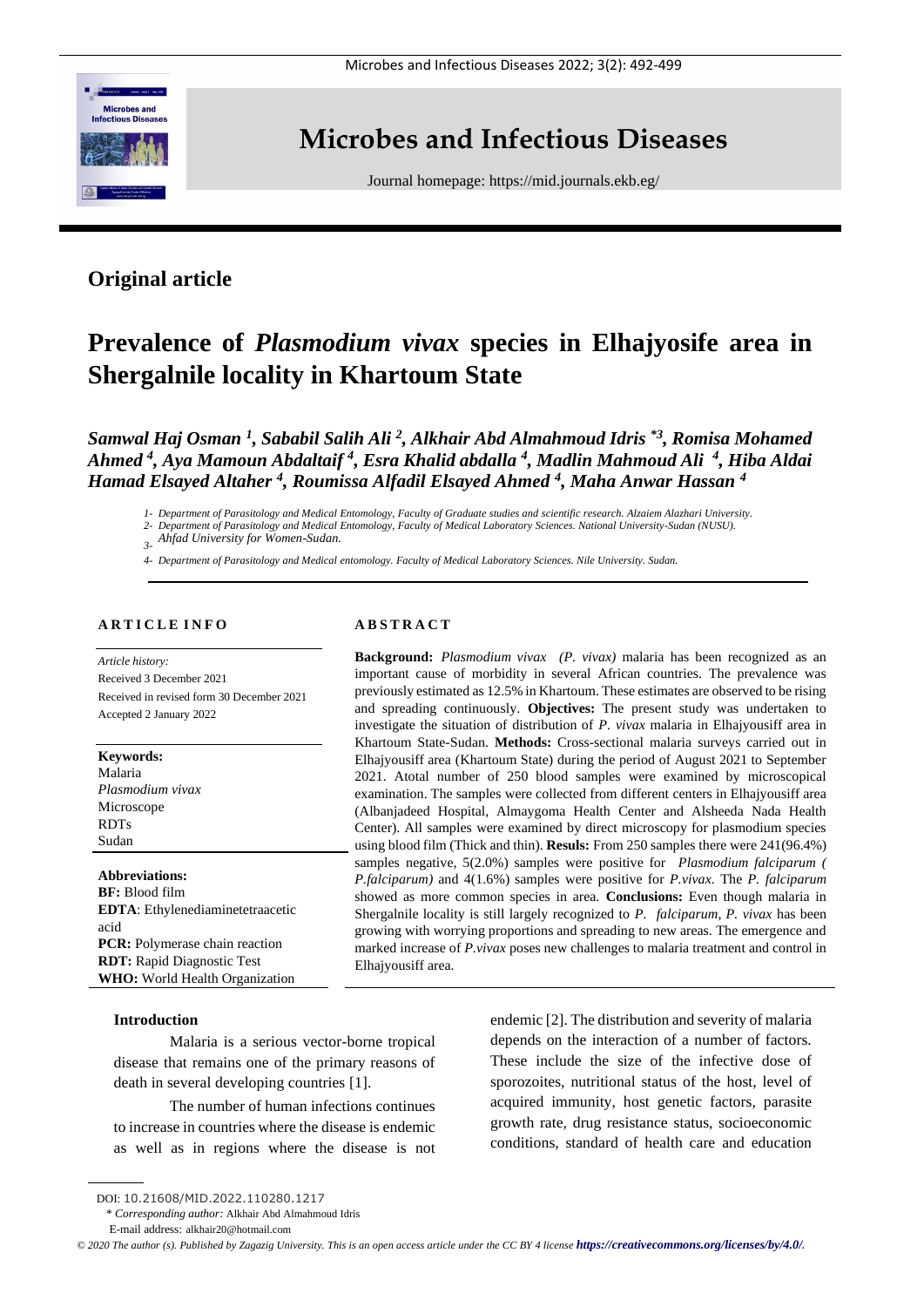[3]. In areas with lower transmission (eg. Khartoum State), infections are less frequent and a larger proportion of the older children and adults have no protective immunity. In such areas, malaria can be found in all age groups.

In Sudan almost, 75% of population is at risk of developing malaria. Malaria transmission is unstable putting the whole country under the risk of malaria epidemic. The possibility of epidemic increased with heavy rains and floods [\[4\]](file:///E:/Shahenda/Microbes%20and%20infectious%20disease/December%202021/still%20MID-2112-1217%20(R1)/Edited%20Manuscript.doc%23_ENREF_2). Much effort and progress to control and eliminate malaria has been made by the World Health Organization (WHO), affected countries as well as many other cooperative partners [5]. Malaria occurs in poor regions and poor countries, and its presence has a strong negative correlation with economic growth in families, communities, and nations. Where *Plasmodium vivax (P.vivax)* prevails, people of all ages, adults and children alike, experience malarial disease. Moreover, moderate though the effects of *P.vivax* malaria may be now compared with former times, the global toll imposed by this parasite is great in relation to the standards of health and wellbeing that could otherwise be expected in today's world, even in many of the poorest nations. Furthermore, it has been shown that *P.vivax* is able to infect even Duffy-negative African patients [6]. This previous old paradigm of *P.vivax* as "benign tertian malaria" has been challenged recently by recent reports and documentation of severe *P.vivax* disease and even deaths due to *P.vivax* monoinfections [\[7\]](file:///E:/Shahenda/Microbes%20and%20infectious%20disease/December%202021/still%20MID-2112-1217%20(R1)/Edited%20Manuscript.doc%23_ENREF_5). Mixed infections with asexual blood forms of *P. falciparum* and *P.vivax* are well described but relatively uncommon compared to single species infections. Shute (1951) described the frequency of mixed infections as less than 1% among the hundreds of British troops he examined in southern Italy during 1943 [8]. Traditionally *P.falciparum* has been thought to inhibit the parasitaemia of *P.vivax* [9]. In contrast, there are several lines of evidence suggesting that *P.vivax* may have a suppressive effect on *P.falciparum*. James, in his classic review of studies of induced malaria was impressed that *P.vivax* was the predominant species [\[10\]](file:///E:/Shahenda/Microbes%20and%20infectious%20disease/December%202021/still%20MID-2112-1217%20(R1)/Edited%20Manuscript.doc%23_ENREF_8). There are several technique to diagnosis of malaria worldwide. The routine lab usually uses two techniques thick, thin blood film and immunochromatographic diagnostic test (ICT) to diagnose malaria for diagnosis of malaria.

Because of it is medical significance, the technique used in diagnosis of malaria should be

very specific and sensitive. Also, *P.vivax* malaria was confirmed by polymerase chain reaction (PCR) [\[11\]](file:///E:/Shahenda/Microbes%20and%20infectious%20disease/December%202021/still%20MID-2112-1217%20(R1)/Edited%20Manuscript.doc%23_ENREF_9). The vast majority of these reports on severe *P.vivax* malaria are from south East Asia and India, there are few published data on severe *P.vivax* from Africa [12].

The study aimed to investigate the situation of distribution of *P. vivax* malaria in Elhajyousiff , Khartoum State, Sudan.

# **Materials and Methods**

#### **Study setting**

This study was carried out in the Elhajyousiff area in Shergalnile locality in Khartoum State. That was from the basis of a prospective, enhanced facilitybased surveillance of fever cases (defined as a history of fever during current illness history and/or an axillary temperature  $\ge$  = 37.5 °C.

### **Study design and population**

This is descriptive cross sectional, quantitative approach study. The surveys were carried out in August 2021 to September 2021.

# **Sample size**

The study was carried out on 250 suspected individuals by using Mendenhall law:

The classical statistical method for determining sample size based on an unknown proportion of markers was used at 95 percent confidence level and 10 percent precision. Since there is no known figure for the prevalence of malaria, a prevalence rate of 50 percent was used to calculate the sample size using the formula below as described by Mendenhall *et al*. (1981) [13] .

 $N = Z<sup>2</sup> P (100 - P)/ d<sup>2</sup>$ 

Where  $n =$  sample size

 $P =$  prevalence rate

 $Z = 1.96$  at  $\alpha = 0.05$  ( $\alpha$  = desired confidence level)

- $d =$  desired width of confidence (precision)
- $Q = 100-P$

# **Data collection**

Medical doctors filled a clinical form to collect demographic data and signs and symptoms of malaria; (fever, chills, sweating, headache, myalgia, arthralgia, abdominal pain, nausea, vomiting, dizziness, cough, dyspnea, and diarrhea).

The recruited patients filled a questionnaire with a question about their residence status.

# **Collection of blood samples**

A venous EDTA-blood sample was collected by venipuncture from each individual. After thin and thick blood smears were prepared.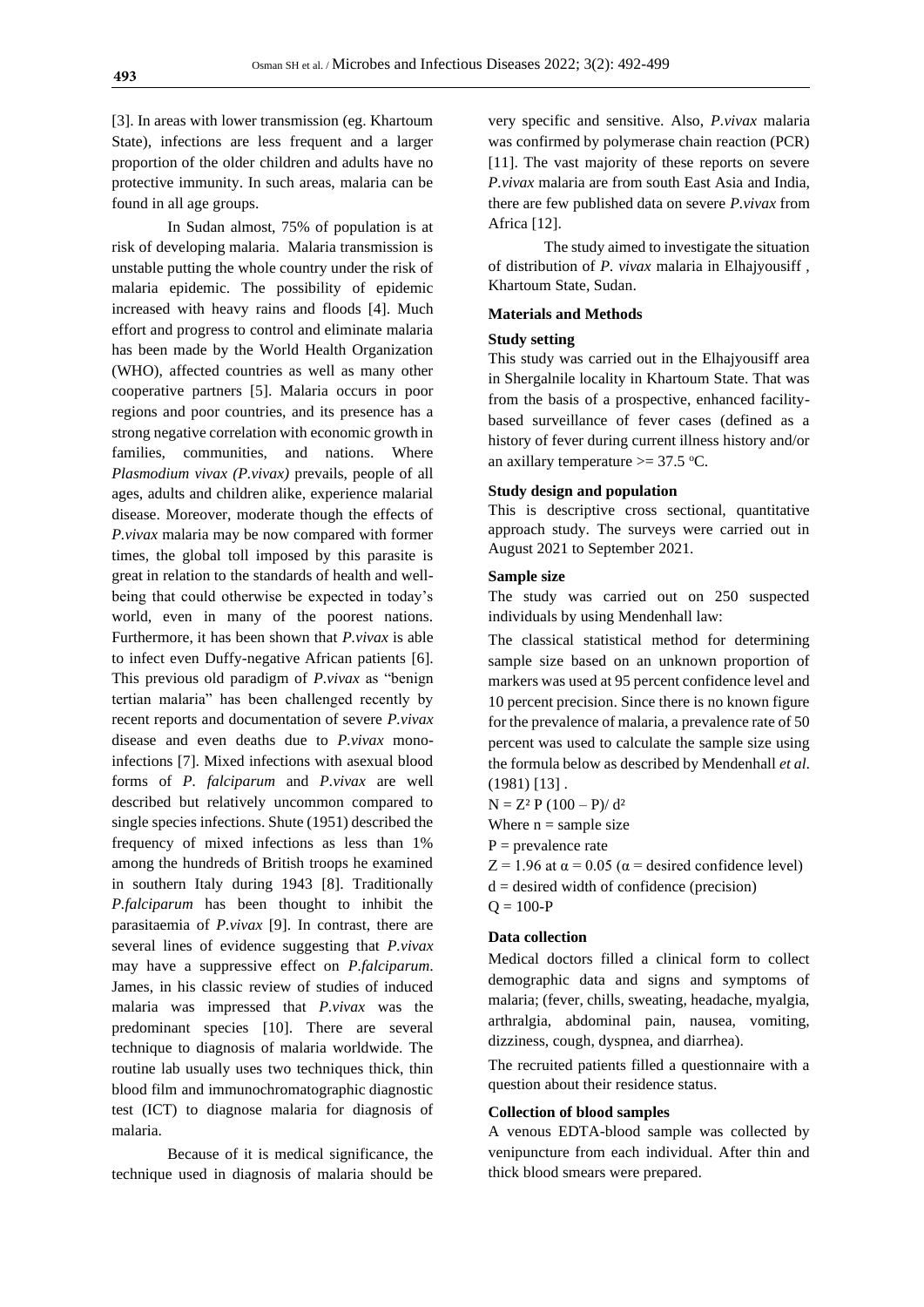## **Preparation of thick film**

After collection of blood on a clean and grease free glass slide, thick film was made by spreading one drop of blood with a spreader evenly on an area about 15×15 mm in diameter. Care was taken to avoid rouleaux formation. Then, the slide was labeled properly and allowed to air-dry by keeping the slide on horizontal position. Precaution was taken during spreading and drying [14].

# **Preparation of thin film**

After collection of one drop of blood on a clean grease free slide, thin film was made by spreading the blood using a smooth edged slide or spreader at an angle of 45º from the horizontal plane. A wellprepared thin blood film was judged by having a smooth tail end and free of vertical lines and holes. The slide was then labeled properly and allowed to air-dry [14]. Absolute methanol or ethanol was used to fix the thin film. Following steps were taken for fixing the thin film as described by **Cheeshbrough** [14]:

The slide was placed horizontally on a staining rack. A small drop of absolute methanol or ethanol was applied to the thin film. Then the slide was allowed to fix for 1-2 minutes.

# **Staining of the films**

The slide was first placed on a staining rack. Then 10% Giemsa stain having a pH of 7.2 was poured gently on the fixed thin film or de-hemoglobinized thick film until the slide was totally covered. Then the slide was allowed to stain for 30-45 minutes out of the sunlight. Then the stain was washed with clean water. Back of the slide was wiped and placed in a draining rack. The slide was then allowed for air dry [14].

# **Diagnosis by microscopy using thick and thin blood film staining procedure**

The blood films were stained by freshly prepared 10% Giemsa stain for 10 min and carefully rinsed with buffered water then dried. The thick part of the blood film was examined using 100 x magnifications, and up to 100 fields were checked before considering the slide as negative. The thin film was examined for *Plasmodium* species identification. The slides were examined by two experienced microscopists at the field site and then rechecked by a more experienced laboratory technician at the Parasitology Department-Administration Lab-Khartoum state, following WHO criteria for malaria diagnosis [15].

#### **Statistical analysis**

The data collected were statistically analyzed to generate Pearson correlation coefficient (p-value) using Statistical Package for Social Sciences (IBM SPSS Statistics 21) to compare the values observed.

All information gathered via data master sheet then coded into variables both descriptive and inferential statistics involving Pearson Chi-Square test were used to present results, a *p* value of less than 0.05 was considered as statistically significant.

## **Ethical considerations**

Ethical approval was obtained from the Federal Ministry of Health. Permission obtained from hospitals in Khartoum state, they were informed and consent from each participant was obtained prior to their participation in the study. Study data/information was used for the research purposes only. The privacy issues intentionally are considered.

**Ethical clearance code number:** MH-RES/06- 020-09

**Date:** 2/7/2021

#### **Results**

#### **Demographic results**

In this study the prevalence of *P. vivax* in Elhajyousiff area was estimated. A total of 250 samples were collected from different centers including Albanjadeed Hospital (100 (40%), Almaygoma Health Center (75(30%) and Alsheeda Nada Health Center (75(30%) as shown in (**Figure 1)**.

The samples were collected from both gender (female: 141 (56%), male: 109(44%) **(Figure 2)**.

Individuals with different age group and who suspected with malaria infection were included in this study and later confirmed as malaria patient with microscopy **(Figure 3)**.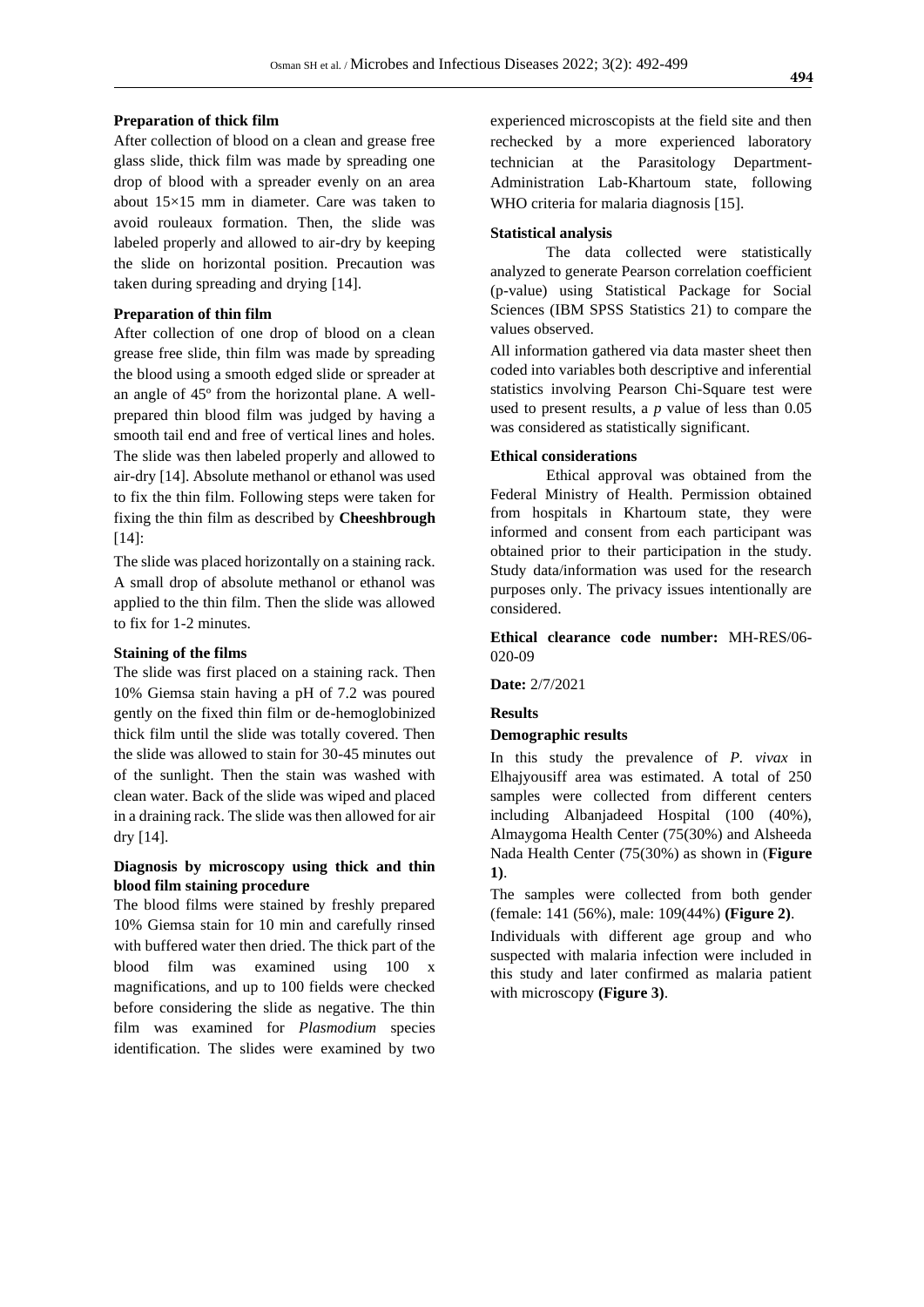



Figure 2. Distribution of study population according to gender.



This figure showed that gender males represented 44% and females represented 56% among study population.



**Figure 3.** Distribution of samples collected according to age group.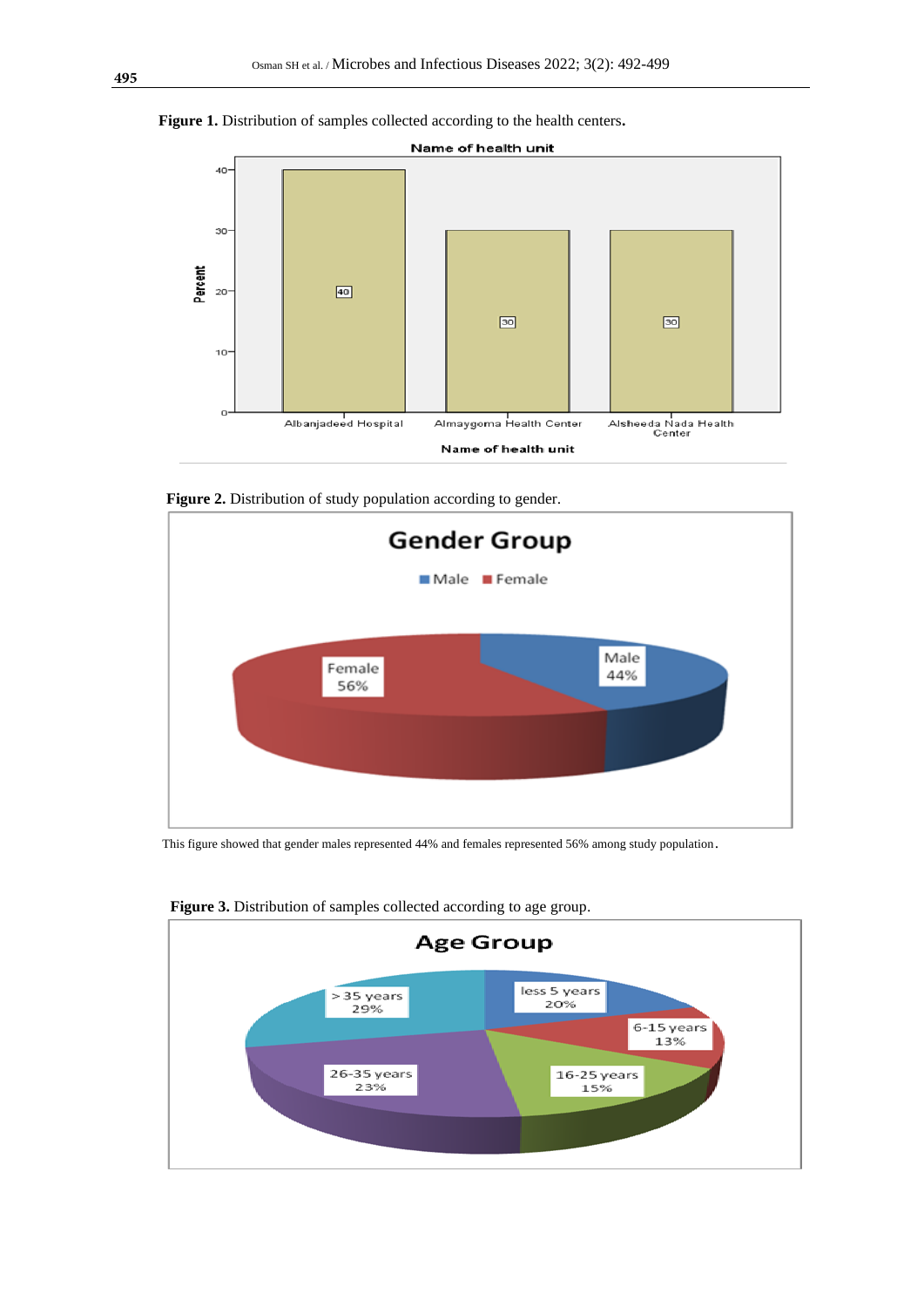Microscopy was adopted as gold standard method for all the 250 samples that came positive or negative with antigen method still had same results by microscopy **(Table 1)**.

From all positive samples *P. vivax* was 4(44%) and *P. falciparum* was 5(56%) **(Table 2)**.

Each centers area showed different smear outcome, while Almaygoma represented the highest positivity rate (2%) and Alsheeda Nada represented the lowest positivity rate (0.4%) **(Table 1)**.

|                     |                             |            | Result   |          |       |        |
|---------------------|-----------------------------|------------|----------|----------|-------|--------|
|                     |                             |            | Negative | Pf       | $P_v$ | Total  |
| Name of health unit | Albanjadeed Hospital        | Count      | 97       |          | 2     | 100    |
|                     |                             | % of Total | 38.8%    | 0.4%     | 0.8%  | 40.0%  |
|                     | Almaygoma Health Center     | Count      | 70       | 4        |       | 75     |
|                     |                             | % of Total | 28.0%    | 1.6%     | 0.4%  | 30.0%  |
|                     | Alsheeda Nada Health Center | Count      | 74       | $\Omega$ |       | 75     |
|                     |                             | % of Total | 29.6%    | $0.0\%$  | 0.4%  | 30.0%  |
|                     |                             | Count      | 241      | 5        | 4     | 250    |
| Total               |                             | % of Total | 96.4%    | 2.0%     | 1.6%  | 100.0% |

**Table 1.** The prevalence of malaria among patients according to centers.

**Table 2**. Correlations between positive results.

| Parasite                                                     | P.falciparum | P.vivax   | Total     |  |  |  |
|--------------------------------------------------------------|--------------|-----------|-----------|--|--|--|
|                                                              | Frequency    | Frequency | Frequency |  |  |  |
|                                                              |              |           |           |  |  |  |
| **. Correlation is significant at the 0.01 level (2-tailed). |              |           |           |  |  |  |

*\*\*\*p*-value considered significant at 0.05 levels.

**Table3 .** Prevalence rate of species of malaria infection among patients attending hospital and health centers according to gender.

|                |        |            | Result   |      |                | Total  |
|----------------|--------|------------|----------|------|----------------|--------|
|                |        |            | Negative | Pf   | P <sub>V</sub> |        |
| Patient gender | Male   | Count      | 105      |      |                | 109    |
|                |        | % of Total | 42.0%    | 0.8% | 0.8%           | 43.6%  |
|                | Female | Count      | 136      | 3    | 2              | 141    |
|                |        | % of Total | 54.4%    | 1.2% | 0.8%           | 56.4%  |
|                |        | Count      | 241      |      | 4              | 250    |
| Total          |        | % of Total | 96.4%    | 2.0% | 1.6%           | 100.0% |

| <b>Chi-Square Tests</b>                                                                 |                        |    |                       |  |  |  |
|-----------------------------------------------------------------------------------------|------------------------|----|-----------------------|--|--|--|
|                                                                                         | Value                  | df | Asymp. Sig. (2-sided) |  |  |  |
| Pearson Chi-Square                                                                      | $300.000$ <sup>a</sup> |    | .000                  |  |  |  |
| Likelihood Ratio                                                                        | 58.021                 |    | .000                  |  |  |  |
| N of Valid Cases                                                                        | 150                    |    |                       |  |  |  |
| a. 8 cells (88.9%) have expected count less than 5. The minimum expected count is 0.03. |                        |    |                       |  |  |  |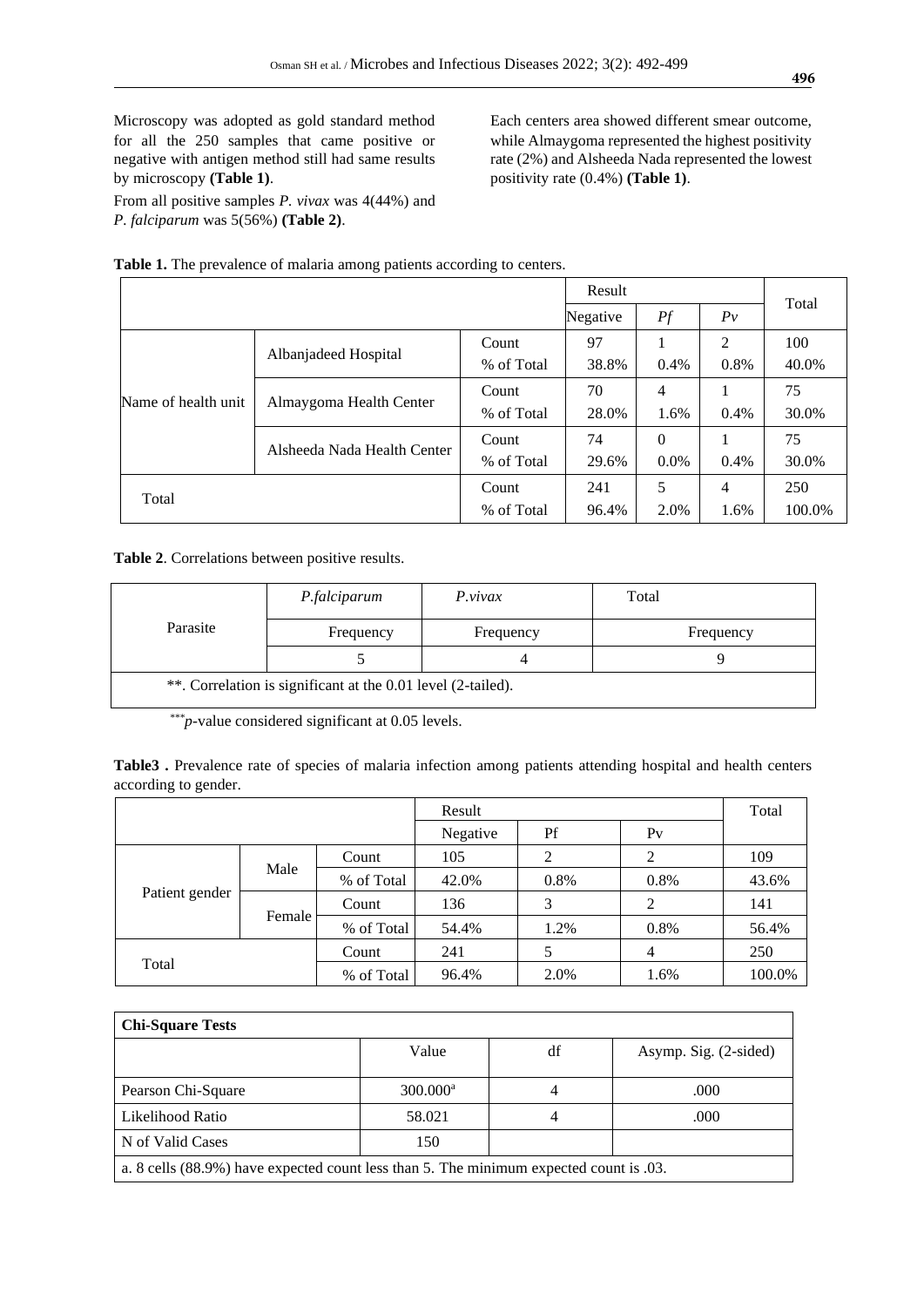#### **Discussion**

Alhajyousif Area has been selected as the study area for the following reasons due to Inhabitants are from different tribes and racial groups, the Movement of people from eastern Sudan which contain *P. vivax* to Khartoum through Alhajyousif Area, and the presence of some recurrent malaria cases.

*Plasmodium vivax* has a wide geographic distribution of the human malaria parasites, at Sudan *P.falciparum* has dominant distribution especially in Khartoum state, recently *P. vivax* appears with wide distribution and the control of *P. vivax* in individuals and populations is complicated due to its ability to relapse weeks to months after initial infection [16]. Strains of *P. vivax* from different geographical areas are thought to exhibit varied relapse timings. In tropical regions strains relapse quickly (three to six weeks), whereas those in temperate regions do so more slowly (six to twelve months) [17, 18], but until now no comprehensive assessment of evidence has been conducted. This study has highlighted the prevalence of *p. vivax* in the Alhajyousif Area, the results showed the prevalence of *P. falciparum* 2%, *P. vivax* was 1.6% and the negative samples were 96.4%. The prevalence of *P.vivax* out of positive samples was 44% while *P.falciparum* was 56% and mixed sample 1.2%. (*p*.value 0.01) **(Table 2)**.

*Plasmodium falciparum* was the more common species in Alhajyousif Area followed by *P. vivax* and there was a statistically significant difference between them (*p*. value 0.01) **(Table 2)**.

Prevalence of *P. vivax* in Albanjadeed hospital was 0.8%, this high prevalence in this area was due to its agricultural nature and it is surrounded by Al- Selait canal which provided.

Microscopic results were initially considered as the reference standards for true positive and true negative results [9].

We concluded that the influence of *P. vivax* on the overall malaria infection rate in the Alhajyousif Area is shown to be higher and more widely distributed than previously supposed, pretension new challenges to malaria control programs and policy decision-makers. The distinct pathological features of *P.vivax* parasite strains and the high magnitude and diversity of population movement require several steps to be taken. First, specific training of medical staff on the diagnosis and treatment of *P.vivax* malaria is needed. Second, more detailed epidemiological surveys during the different seasons and entomological surveys in areas

of expected high risk of infection need to be carried out. Third, the efficacy of antimalarials currently recommended for the treatment of malaria in Sudan needs to be formally tested against *P.vivax* using WHO standard drug efficacy protocols.

#### **Ethics approval and consent to participate**

Each participant was asked to sign a written ethical consent form during the interview, before the specimen was taken. The informed ethical consent form was designed and approved by the ethical committee of the Faculty of Medical Laboratory Research Board, National University-Sudan.

**Consent for publication:** Not applicable.

#### **Availability of data and materials**

The data sets used and/or analyzed during the current study are available from the corresponding author on reasonable request.

#### **Competing interests**

The authors declare that they have no competing interests.

#### **Funding:** None.

#### **Authors' contributions**

SHO and SSA conceived the design and carried out the experiments. AAI and RMA and AMA and EKA obtained, analyzed and interpreted the data. MMA and HAH and RAE wrote and revised the manuscript. MAH provides financial support for all experiments. All authors read and approved the final manuscript.

#### **Acknowledgements**

A lot of thanks to all they help us during the conduction of this study

#### **References**

- 1-**Eshag HA, Elnzer E, Nahied E, Talib M, Mussa A, Abd Elhafiz M, et al.** Molecular epidemiology of malaria parasite amongst patients in a displaced people's camp in Sudan. Tropical medicine and health 2020;48(1):1-7.
- 2-**Palmer CJ, Bonilla A, Bruckner DA, Barett ED, Miller NS, Haseeb MA.** Multicenter study to evaluate the optimal test for rapid diagnosis of malaria in U.S. Hospitals. Journal of Clinical Microbiology 2003; 41 (11): 5178-5182.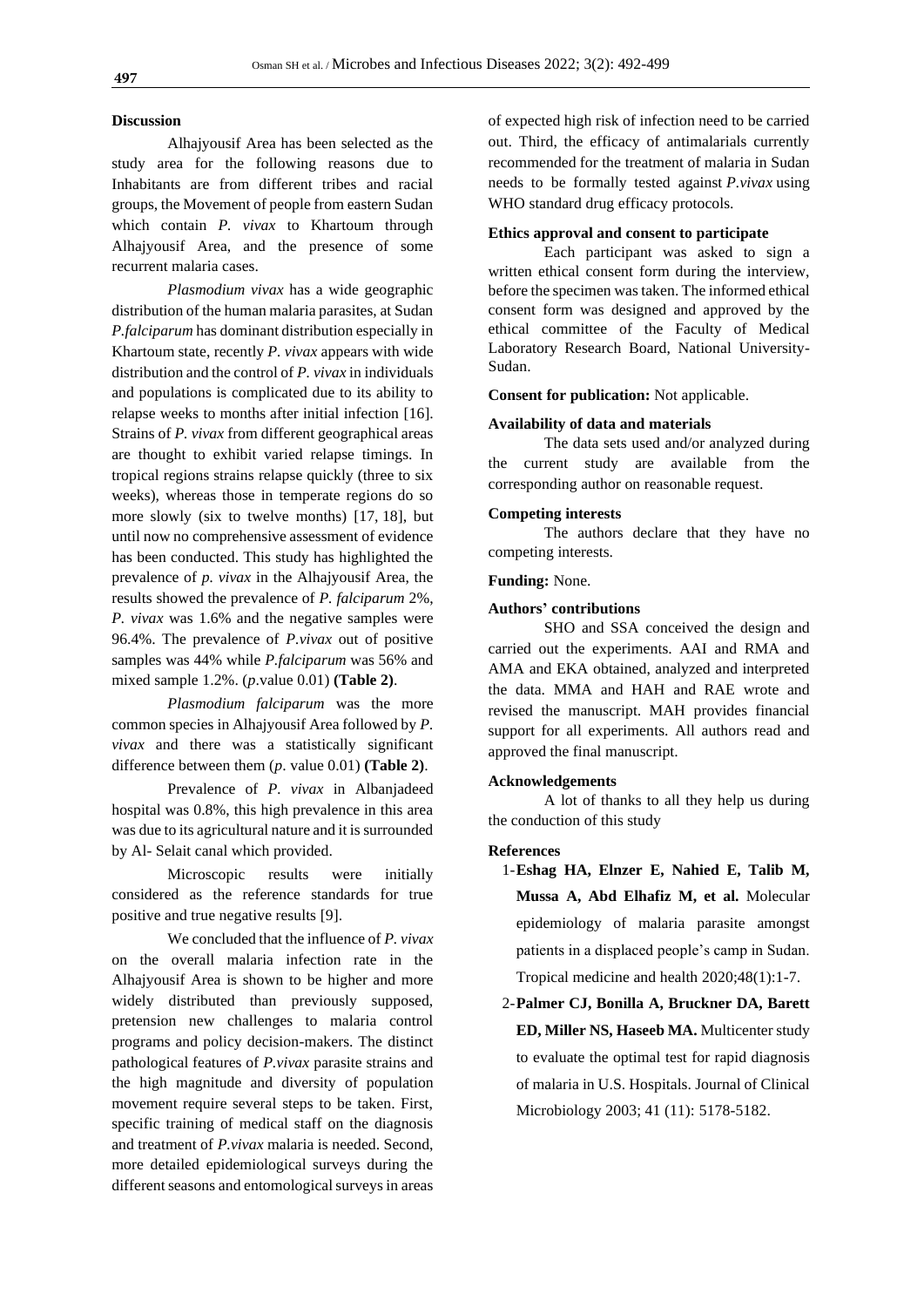- 3-**Phillips RS.** Current Status of Malaria and Potential for Control. Clinical Microbiology Reviews 2001; 14 (1): 208-226.
- 4-**MMYA AD,Talha B, Elzaki SEG, Mohammed Y, Mohamedahmed K, Nour BYM.** Detection of Plasmodium Falciparum Using Nested PCR Among Suspected Patients in Wad Medani City, Gezira State, Sudan. International Journal of Medical Science and Health Research 2019; 3(5):72-80.
- 5-**Smith DL, Cohen JM, Chiyaka C, Johnston G, Gething PW, Gosling R, et al.** A sticky situation: the unexpected stability of malaria elimination. Philos Trans R Soc Lond B Biol Sci 2013 ;368(1623):20120145.
- 6-**Miller LH, Mason SJ, Clyde DF, McGinniss MH.** The resistance factor to Plasmodium vivax in blacks: the Duffy-blood-group genotype, FyFy. New England Journal of Medicine 1976;295(6):302-4.
- 7-**Kasehagen LJ, Mueller I, McNAMARA DT, Bockarie MJ, Kiniboro B, Rare L, et al.** Changing patterns of Plasmodium blood-stage infections in the Wosera region of Papua New Guinea monitored by light microscopy and high throughput PCR diagnosis. The American journal of tropical medicine and hygiene 2006;75(4):588-96.
- 8-**Kain KC, Brown AE, Mirabelli L, Webster HK.** Detection of Plasmodium vivax by polymerase chain reaction in a field study. Journal of infectious diseases 1993;168(5):1323-6,
- 9-**Zakeri S, Najafabadi ST, Zare A, Djadid ND**. Detection of malaria parasites by nested PCR in south-eastern, Iran: evidence of highly mixed infections in Chahbahar district. Malaria journal 2002;1(1):2,
- 10-**Epstein JE, Rao S, Williams F, Freilich D, Luke T, Sedegah M, et al.** Safety and clinical

outcome of experimental challenge of human volunteers with Plasmodium falciparuminfected mosquitoes: an update. Journal of Infectious Diseases 2007;196(1):145-54.

- 11-**Mendis K, Sina BJ, Marchesini P, Carter R.** The neglected burden of Plasmodium vivax malaria. The American journal of tropical medicine and hygiene.\ 2001;64(1 suppl):97- 106.
- 12-**Mengesha T, Gebreselassie H, Mohammed H, Assefa T, Woldemichael T.** Parasight-F dipstick antigen test in the diagnosis of falciparum malaria in Ethiopia. East African medical journal.\ 1999;76(11):626-9.
- 13-**Mendenhall W, Scheaffer RL, Wackerly DD.** Mathematical Statistics with Applications. Duxbury Press, Boston. 1998: 375.
- 14-**Cheesbrough M.** District Laboratory practice. In: Tropical Countries, Part-1, Low price edition. Bath press and bounded in at the University press, Cambridge. 1999: 239-258.
- 15-**World Health Organization.** Investing to overcome the global impact of neglected tropical diseases: third WHO report on neglected diseases 2015. World Health Organization: 2015). Available at https://apps.who.int/iris/handle/10665/152781
- 16-**Barcus MJ, Basri H, Picarima H, Manyakori C, Elyazar I, Bangs MJ, et al.** Demographic risk factors for severe and fatal vivax and falciparum malaria among hospital admissions in northeastern Indonesian Papua. The American journal of tropical medicine and hygiene 2007;77(5):984-91.
- 17-**Battle KE, Karhunen MS, Bhatt S, Gething PW, Howes RE, Golding N, et al.** Geographical variation in Plasmodium vivax relapse. Malar J 2014;13(144):10.1186.
- 18-**Peel MC, McMahon TA, Finlayson BL.** Vegetation impact on mean annual